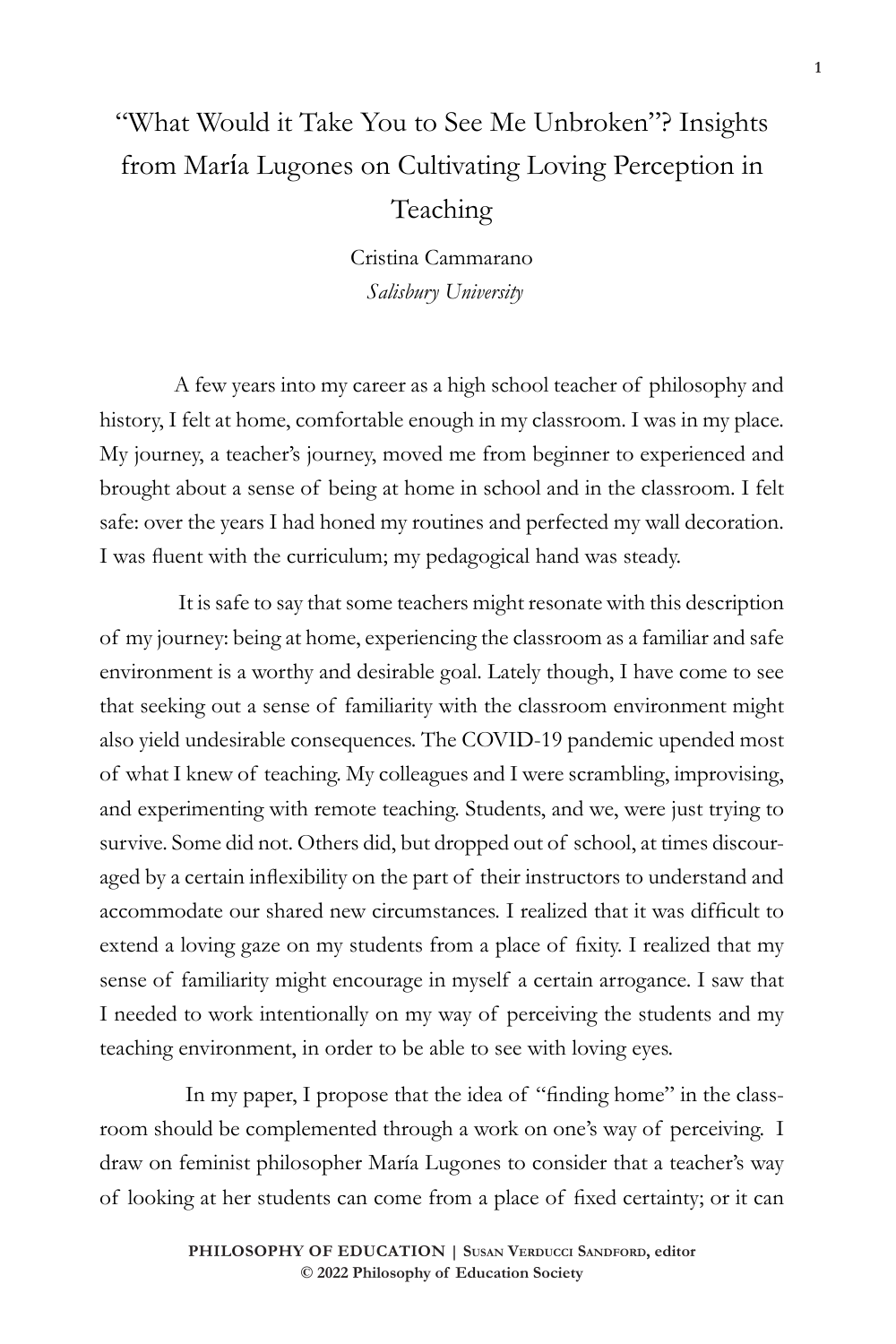be a loving gaze, perceptive, inclusive, and affirming.<sup>1</sup> I believe that an exclusive familiarity might encourage the teacher's arrogant eye, and, in that way, generate unrealistic and also unethical results. Daily occurrences in the classroom can present aesthetic experiences where the other person is both perceived in comfort and familiarity, as well as seen in newness and uncertainty.2 Through a work of self-education, which I translate as learning to see oneself as a whole and learning to travel in each other's worlds, I as a teacher can exercise loving perception. In the paper, I bring into play my own experience and literary examples to illustrate how being at home in the classroom might embolden the teacher's "arrogant eye." I then move to consider what is needed for a teacher to cultivate, instead, a loving perception, one that sees the other person as whole and real. I conclude with the idea of getting to know the other person's worlds.

### BEING AT HOME?

Being at home means knowing one's way. When I enter my home, I know where the light switch is and can reach it even in the dark, I know where the dresser's corner bumps out on the hallway so that I am able to avoid it, and so on. I rely on a set of behaviors and strategies that I know to work well, given that I have tried and repeated them over and over. The feeling of home is strictly related with that of familiarity.<sup>3</sup> Reliance on habits and routines builds up familiarity, at the same time familiarity is translated into habits and routines. When thinking of a teacher's place in her classroom, familiarity informs a teacher's own unique method of going about her teaching.

Developing and growing as a teacher implies honing a mode of seeing that enhances a sense of familiarity in the classroom. However, it is important to learn how to see elements of unfamiliarity and newness in the ordinary, familiar, habit informed environment.<sup>4</sup> A more careful, intentional way of looking at students can reveal surprisingly rich qualities, depth, and nuance. As educational philosopher Cara Furman notes, a form of care for the teacher self consists in "practicing a set of activities" in order to "internalize a way of seeing."<sup>5</sup> The person, thus strengthened, is able to consider challenges to her practice and "shift perspective" through "attending" to the student facing her.<sup>6</sup>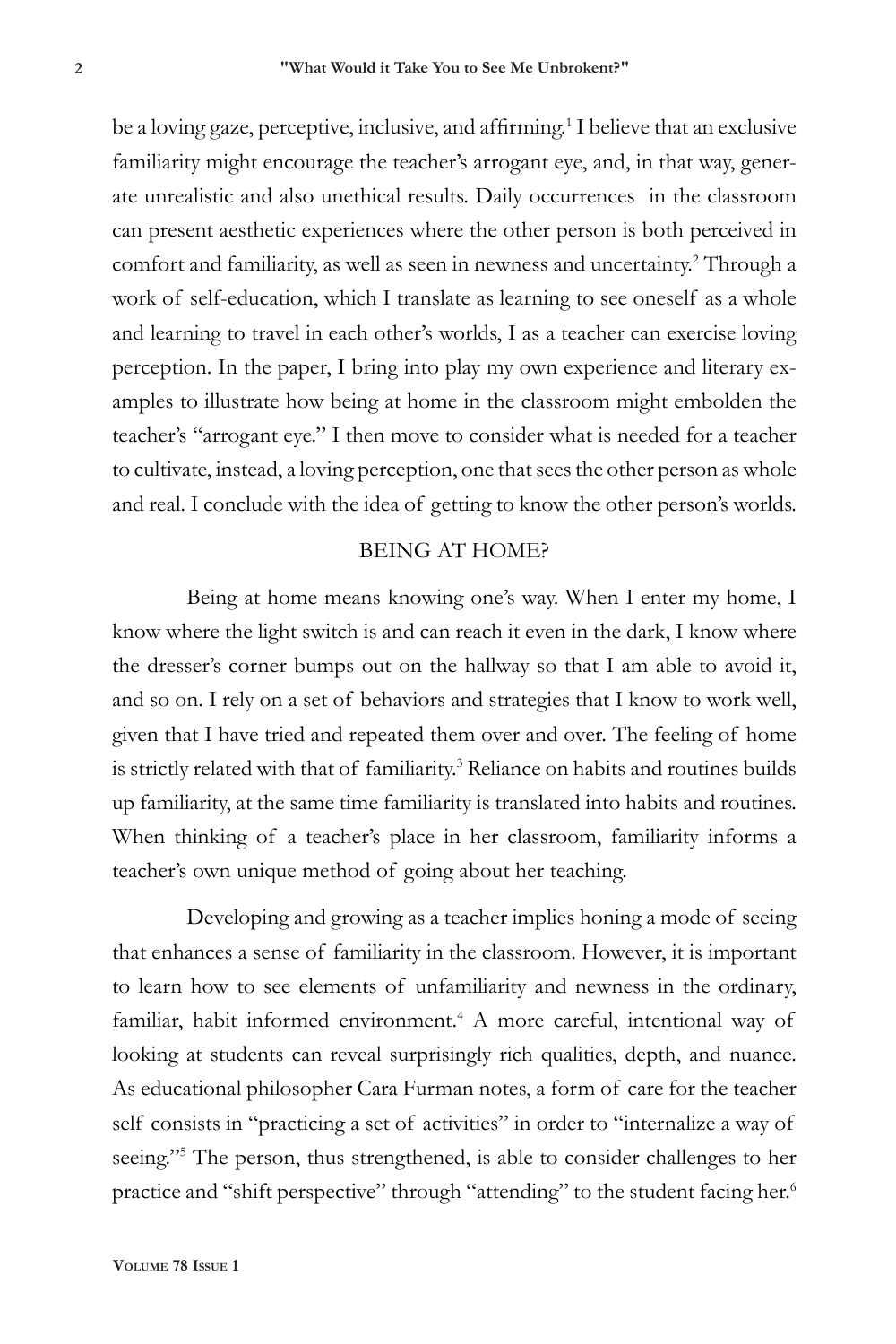Building on Furman's suggestion, one can see that a teacher can cultivate her perception so as to detect the unexpected and receive it as a surprise, a promise from the other. These *surprises of the other* might go undetected under a less open gaze. The classroom space possesses, so to say, aesthetic texture: it is a space where ordinary experiences take on distinctive aesthetic qualities.<sup>7</sup> A sense of exclusive familiarity with the environment should be tempered with a feeling for the unfamiliarity also present in there.

Teaching is inhabited by a constitutive uncertainty: uncertainty in the students' learning, in the outcomes of teaching, in the use of authority.<sup>8</sup> "Uncertainty" can be framed in terms of openness, fluidity, awareness of possibilities, or freedom from rigidity.<sup>9</sup> Uncertainty seen this way can become a desirable quality of the teaching experience. Too much certainty in the classroom may create a preference for teaching styles in which certainty is easier to attain. Uncertainty is vital to professional practices.<sup>10</sup> It brings about flexibility and breadth instead of rigidity and narrowness.11 It is important to learn how to be at home in uncertainty without being transfixed in it.

Highlighting solely the elements of comfort, mastery, and expertise as traits of a veteran teacher (and therefore as traits that should be pursued in the journey of teacher preparation) might be unrealistic and also morally problematic. It might be unrealistic because this is not how things actually are; it might be morally problematic because one may end up causing harm to the students. As Michel De Certeau noted, the home is "one's own place, which by definition cannot be the place of others."<sup>12</sup> One's perception can get anesthetized when one feels too much "at home." When the teacher privileges certainty and familiarity in her classroom at the expense of other traits of the experience, her perception runs the risk of becoming rigid, unwelcoming, or sealed. The issue seems to be not the all too human need for certainty and safety, but that exclusive emphasis on unproblematized familiarity which might freeze the gaze of the teacher.

A job I had in college consisted in attending an Economics course and taking notes for a student, Giulia, who was deaf. She had learned to read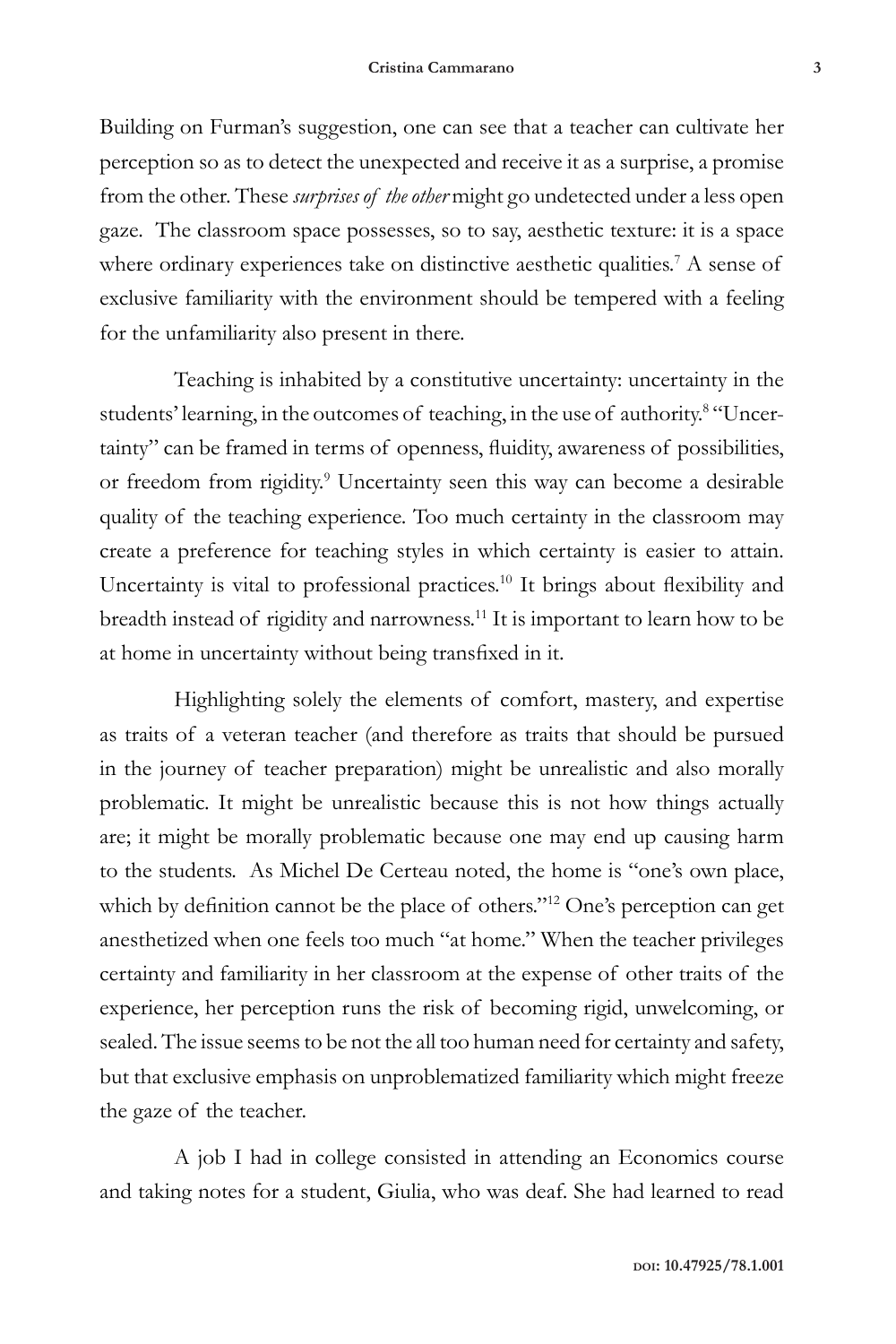lips over the years and was an excellent, overachieving student in the Business school. She had reached out to the course instructor and asked him to not walk around too much while lecturing, so she could read his lips. He denied her request. He said he had been teaching like that his whole life and didn't even try to accommodate her. Instead, the University hired me to take notes for Giulia. I will interpret this episode through the lens of the dynamic between familiarity and unfamiliarity in the aesthetic fabric of that course. The instructor held his class as, echoing De Certeau's words, "his own place": a place where others were not welcome. He had built such a sense of habit and routine that he could not imagine breaking out of it.

As a lecturer myself, and one who likes to pace around, I can extend sympathy to that professor. Nevertheless, reliance on familiarity for him had become mandatory and unescapable. What was lost in the process was his chance to work with Giulia and welcome her in the classroom. That professor's choice was, then, in a deep sense, an unrealistic choice, because he refused to accept the reality of his student's needs. It was also an unethical choice, because he inflicted harms on the student that were not necessary. Giulia was harmed because she was cast into needing help for something she didn't need help for (there is nothing bad in needing help, but there is something bad in forcing someone into needing help she would not otherwise need). The other students in the course were also harmed because they were taught that a professor is not held accountable to disability accommodations and can do what he wants.

Familiarity de-sensitizes the subject, also causing a loss of appreciation as daily features go unnoticed.13 Familiarity should just be a way that we manage some uncertainty in the classroom so as to best be prepared for the unexpected. If that professor had recognized that his home-building was preventing him from seeing the students, he would have found more ease in changing and welcoming the newness of Giulia.

#### THE UNLOVING GAZE

In his memoir *Little Failure,* Gary Shteyngart describes the relentless process of adjustment requested of him, as a child who had just emigrated to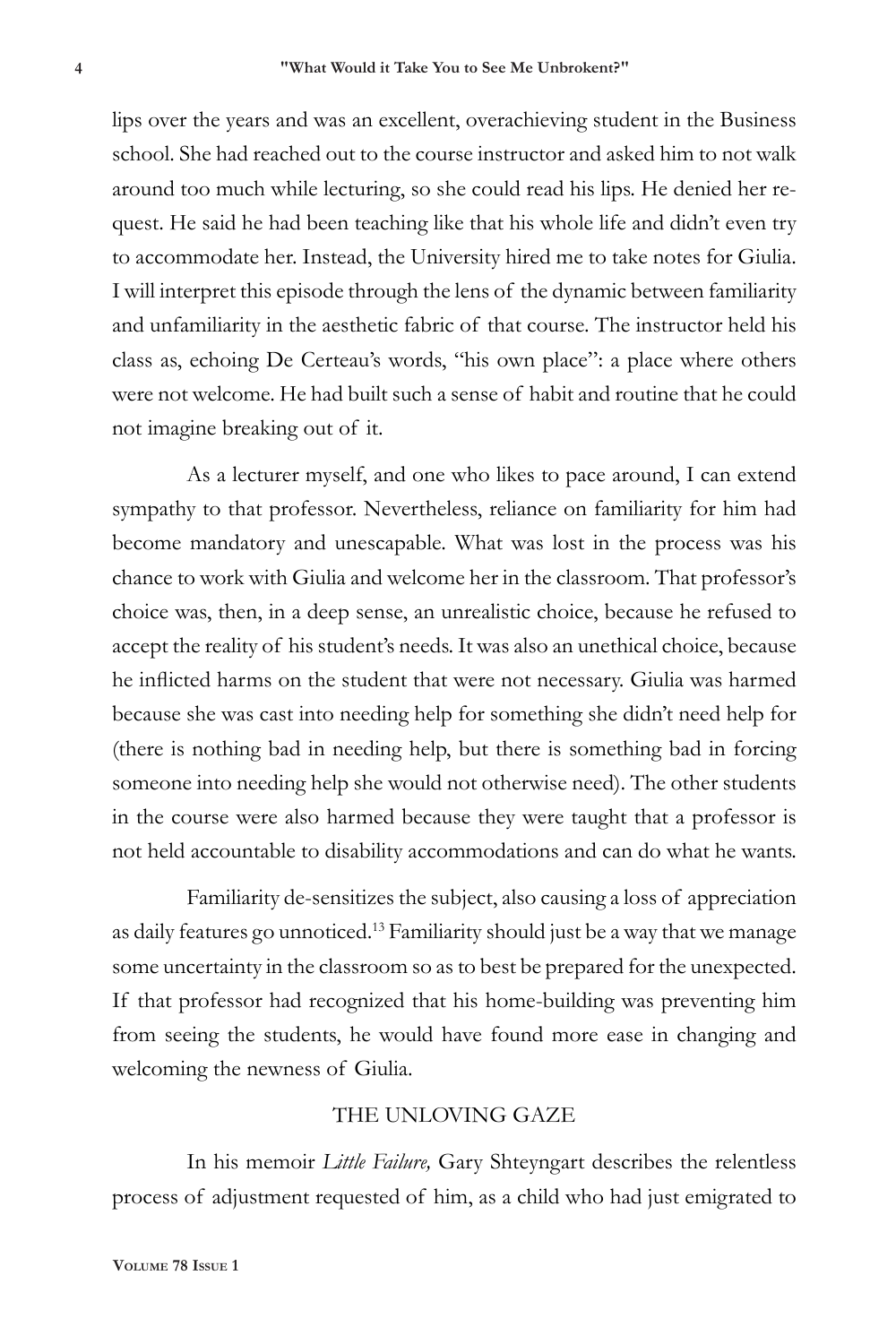the USA with his Russian Jewish family in the 1980s. When Gary starts school, his well-meaning first grade teacher repeatedly exhorts him to "Be more, you know, normal."14 I think that by that exhortation she means that Gary should try to blend in, drop his Russian accent, maybe even bring peanut butter and jelly sandwiches in his lunch box. I want to understand the good faith uttering such a piece of advice, but I am also struck by its violence. Gary was new to the teacher. His background, his second language learning processes, his body, the way he sat, raised his hand, understood manners; so much of his being was unexpected to his teacher. She was frozen in place. Rather than unfixing her gaze, and making room for Gary's unique being, the teacher decided to abide by her own need for certainty and regularity. She had been at home in her classroom, a home built with effort and intention year after year. She felt attached to her home to the point of not seeing her student. She cast an "arrogant eye" on a child who only needed to be "seen unbroken."15

The arrogant eye perceives the other person as impossible to identify with. This eye ignores, ostracizes, stereotypes, and leaves behind the other person.16 Arrogance in the perception of others proceeds from a failure to love. Philosopher María Lugones identifies two ways in which we fail to love the other. First, we fail vertically, top-down, when we express an "injunction to the oppressed to have their gaze fixed on the oppressor."<sup>17</sup> Gary had to fix his eyes back on to the teacher and become exactly how she expected him to be. Responding to the fixity of the gaze put upon him, Gary had no viable option other than adjusting and reciprocating that transfixing perception. Second, we fail horizontally, because a concomitant injunction is issued, to "not look at each other's worlds."18. Worried, even consumed, with responding to the teacher's exacting invitation, Gary cannot reach out to other kids, seek solidarity, or mutual knowledge and alliances.

The arrogant gaze manages to break the person, both in the sense of fragmenting one's personal world, and also disallowing solidarity with others. It mutes persons that cannot be heard, it meets the reality of difference present in everyone's life by negating it. The arrogant eye perceives others as existing just for itself (for the arrogant perceiver).<sup>19</sup> To perceive arrogantly, Lugones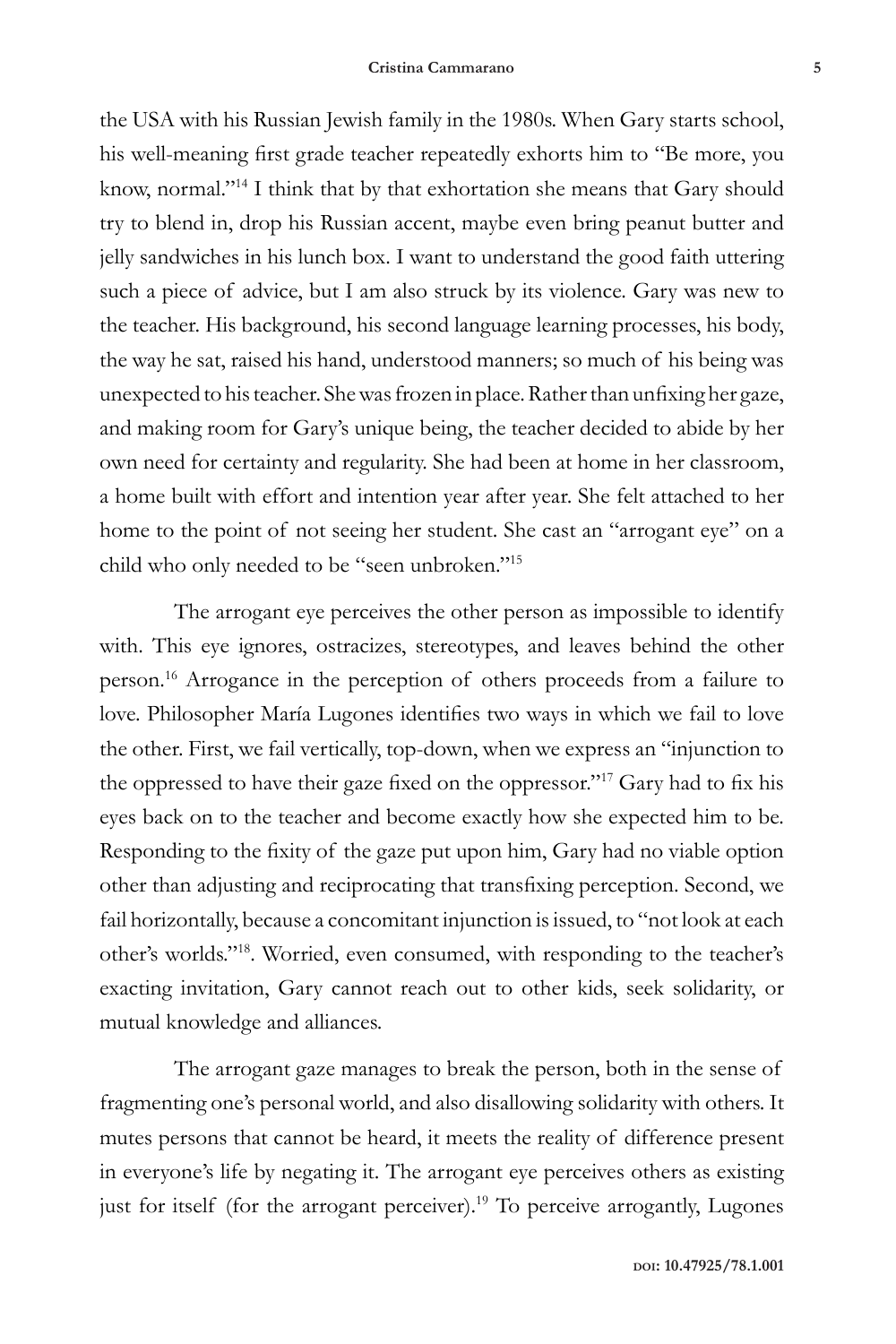says echoing Marilyn Frye, is to "graft the other's substance to one's own."20 Arrogant perception is therefore a tool of oppression. Heeding to her need for purity and control, the teacher, so to say, cannot leave her home, or even actually open the door to let in Gary, Giulia, and every child.

In "American Arithmetic," the poet Natalie Diaz communicates that same sense of brokenness. When wholeness is offered a broken mirror, the mirror reflects back a broken image. She starts by reciting a well-known statistic:

Native Americans make up less than /

1 percent of the population of America. /

0.8 percent of 100 percent.

"O, mine efficient country," she comments. In the following lines, she offers the number of police killings of Native Americans: 1.9 percent of all police killings. She continues,

I am not good at math-can you blame me? /

I've had an American education. /

We are Americans, and we are less than one percent /

of Americans. We do a better job of dying /

by police than we do existing.<sup>21</sup>

The fractured mirror reflects a broken image to her. She is whole but her image of herself to herself becomes shattered by the broken mirror she is faced with. Natalie's experience is particularly telling because in it, the personal betrayal is enmeshed with a larger, older structural oppression: that of settler colonialism. The logic of oppression that brutalizes Natalie can be resisted, Lugones tells us, by a logic of resistance and transformation "against the grain of power" and of social fragmentation.22 Coalition building is made possible by maintaining a focus on "multiple visions and multiple sensings and sense makings"; traveling in each other's world, the two can build coalitions and see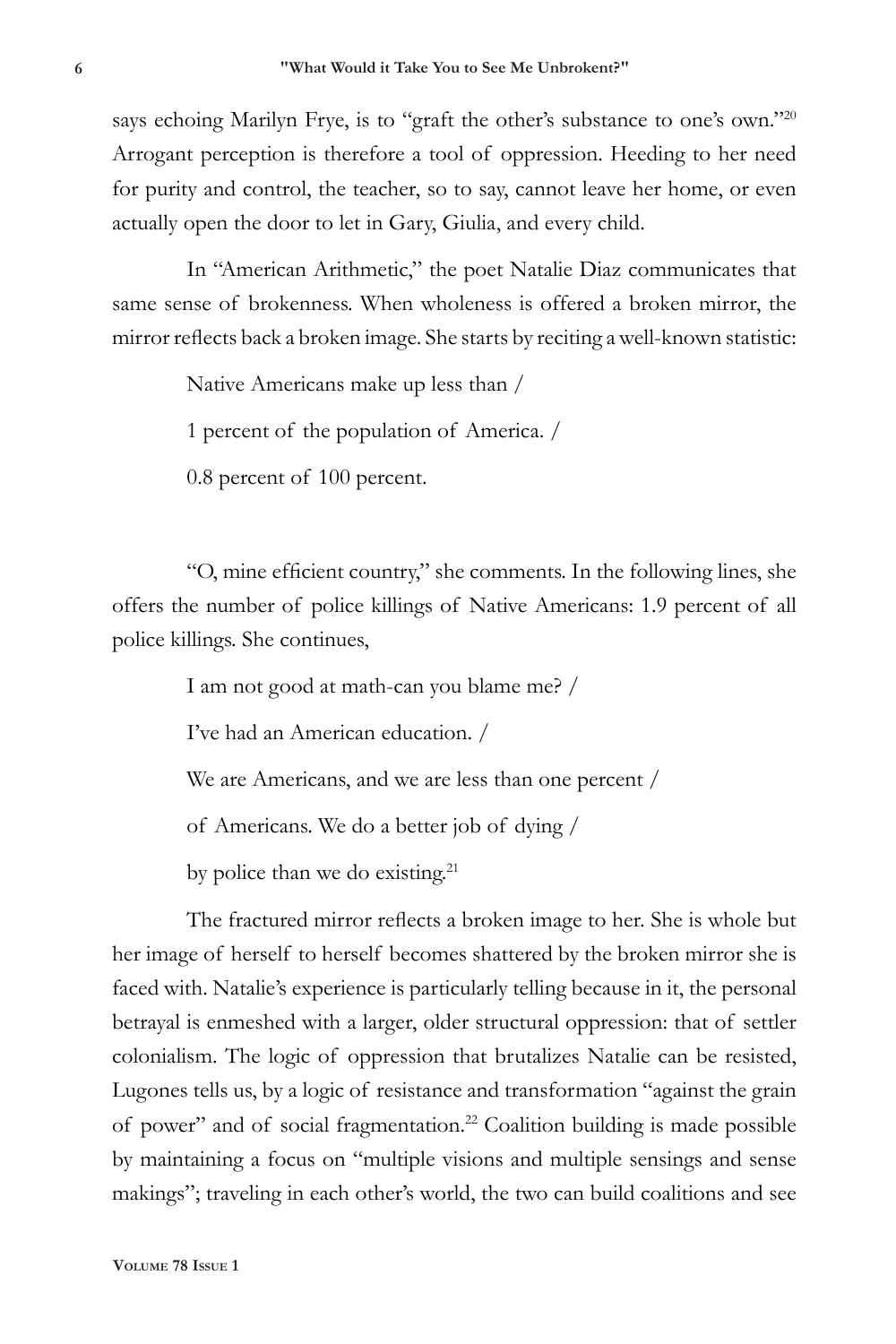each other lovingly.<sup>23</sup> What would need to happen for Natalie to be met with a loving gaze? Natalie is asking for recognition: she wants to be seen for who she is:

> But in an American room of one hundred people, / I am Native American—less than one, less than / whole—I am less than myself. Only a fraction / of a body, let's say, *I am only a hand* […]

In a reference to personal and communal indigenous invisibility, just above these lines, she had declared: "I am begging: *Let me be lonely but not invisible.*" <sup>24</sup> Natalie Diaz's poem teaches me that there are clear ways of betraying students' need for a loving gaze: some are indeed the making of the individual teachers; while others reside in the violent silences of curriculum, in the erasures of pedagogies, and in the obtuseness of disciplining systems in schools. The list could go on. A teacher articulates the various dimensions of teaching in her own unique ways. I am interested in describing a general disposition towards comfort and familiarity that, if not complicated, can cause a failure to love. A teacher also continues to teach herself by working on her own way of perceiving: even when structural change is not at hand, it is always possible for one to change her ways, intentionally and carefully. The creativity and intentionality expressed by teachers who resist the logics of oppressions in which they may be caught are the signs of a loving perception.

#### "WHAT WOULD IT TAKE YOU TO SEE ME UNBROKEN?"25

As I endeavor to consider this question, I feel there are two necessary caveats. First, I am well aware that a large part of the work needs to address structural inequities. The work to be done is policy work, it is political work, it is conceptual work, and it is activist work. In this paper, I am not tasking teachers with all of this, even though I believe that teaching is inherently a political and intellectual activity. I also know that schools cannot solve all problems. So, my first caveat regards the limits for my exploration and of my recommendation.

Further, teacher blaming has become a construct to devalue public education and women's work, while lifting responsibility off the shoulders of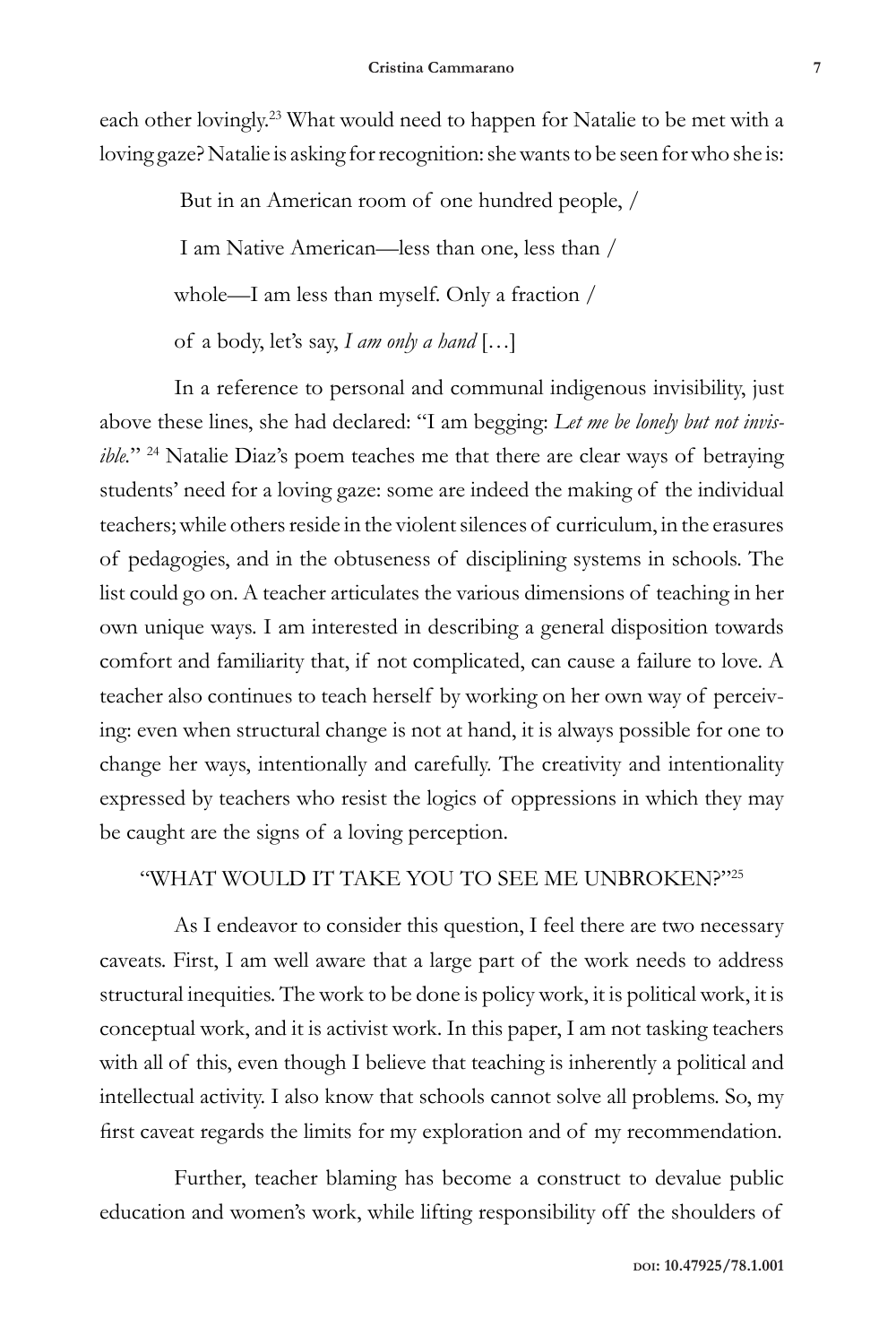policy makers. I do not intend to join my voice to that choir. The pressures on teachers are countless and come from every direction. The years 2020-2021 brought upon teachers a new kind of uncertainty and anxiety given the unregulated American response to the global COVID-19 pandemic. Good teachers leave teaching every year because they find themselves unable to access the moral rewards of teaching that drew them to this job to start with, given mandates that compromise their ethics, given the isolation, and the awareness to be causing harm to students.<sup>26</sup>

So, it is important to consider whether I might be asking too much of teachers, caught as they are in multiple oppressions already. Reading María Lugones has helped me understand that what is required by the logics of oppression can be exercised resistantly. In response to widespread, systemic oppression, Lugones describes a form of active subjectivity found in "moving with people."27 She articulates an "attenuated agency" which is a sense of intentionality "in paying attention to people and to the variegated ways of connection among people without privileging a monological understanding of sense."28 This form of agency is engaged in coalition building, to resist the internalized fragmentation brought about by the colonizing gaze. World traveling—the practice of willfully shifting circles of belonging—is a practice that teachers can take on as an expression of attenuated agency. She continues, "We can reinforce and influence the direction of intention in small ways by sensing/understanding the movement of desires, beliefs and signs among people."29

María Lugones asks her question in the context of a conversation with a White colleague of hers, "What does it take you to see me unbroken?" "It takes the devotion of friendship," she answers, "and engaged thinking."30 The other person, the person working to see me unbroken, must be in an engaged position, which means she needs to see herself in her own position. Disengagement is expressed in the note that "I do not see you because I do not see myself because I understand myself outside of culture."31 What is being suggested here is the insight that, given the reciprocity of gazes, if I want to see you as a whole, I need to be able to see myself as whole as well.

*Whole* means not fragmented from without, it indicates a multiplicity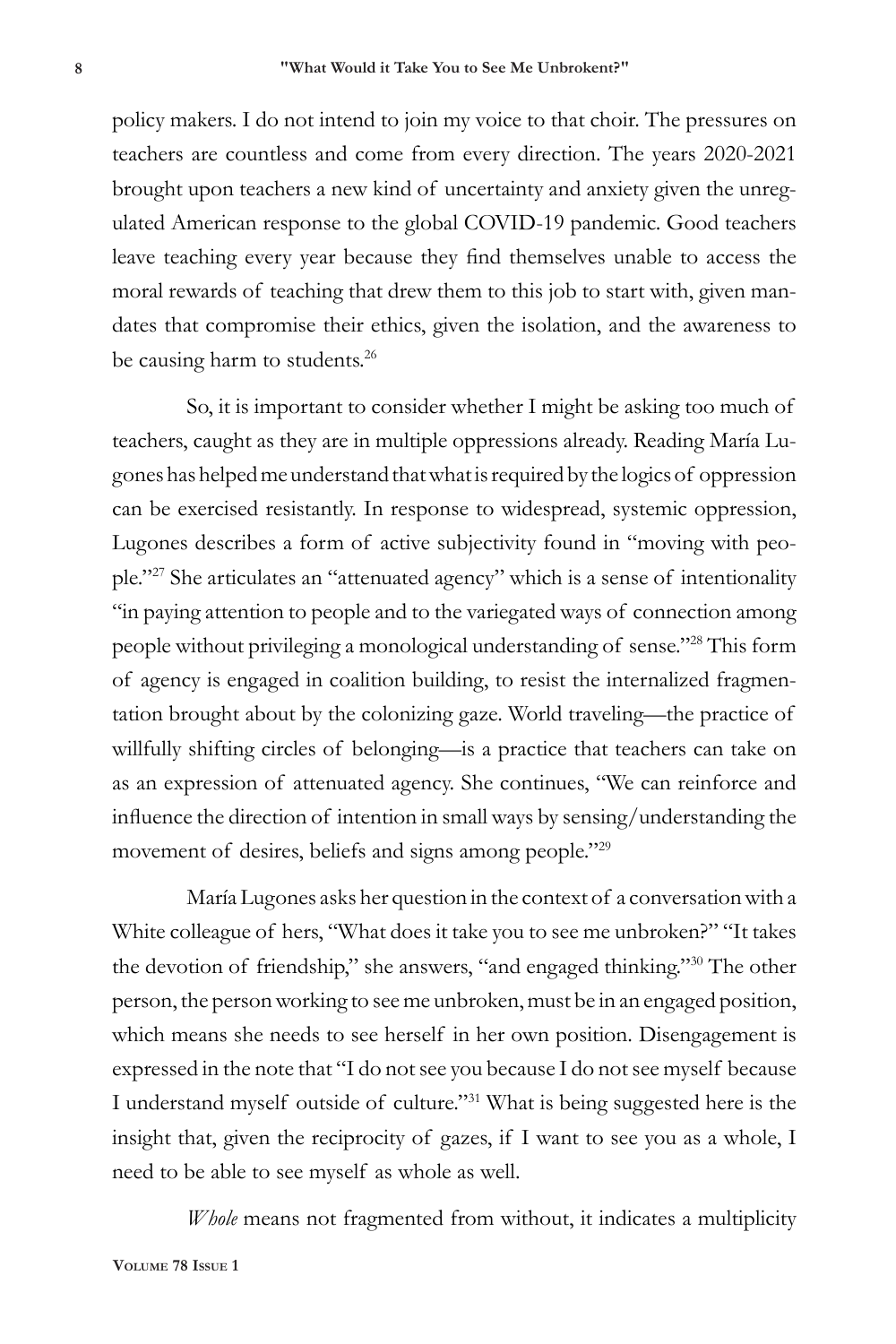that is organic and interconnected. *A whole person* is a person whose difference is generative and not silenced. As Audre Lorde explains, differences exist reciprocally and are only threatening when they are not acknowledged as equal.<sup>32</sup> Only when I am able to recognize difference as non-threatening, what Lorde calls "non-dominant difference," I am able to consider the other person with a loving eye, therefore allowing the whole person to find her power. The shift I just described is characterized by Lugones as an epistemological shift, as it involves perception and therefore knowledge; but it is also and perhaps foremost an ethical transformation.33 In this very shift I myself can finally access my own power as I, too, can finally find myself whole.

It is difficult to love a person whom one sees arrogantly. This failure to love, this indifference ends up "robbing the other" of her own "sense of solidity." The arrogant perceiver, Lugones notes, does not feel "a sense of self-loss" for the other's lack of solidity.<sup>34</sup> Under the arrogant eye, like Natalie Diaz beautifully says it, the person is "less than one, less than/whole—[she is] less than [her]self."35The person perceived that way has lost solidity because her world is not acknowledged. "Without knowing the other's 'world,'" one does not know the other, and without knowing the other, one is really alone in the other's presence because the other is only dimly present to one."36

A "world" in Lugones' sense is a very concrete, real environment. It cannot be inhabited exclusively by dead or imaginary people, there need to be actual living people who reside in it (for example, the movie "Encanto" does not form a "world" in this sense, while persons who love Encanto might form a "world"). A world shapes its inhabitants. Worlds may be incomplete, and they may be—indeed they are—multiple for every person. One need not be at ease in a world to inhabit it. A world can offer the experience of being humanly bonded with others who are fluent in that same world. But one might belong in a world where she is not at ease.

Learning to travel in each other's worlds requires flexibility. Flexibility can be exercised "resistantly," that means, resisting the ease and comfort of one's own world to travel in the other's.<sup>37</sup> Flexibility, which translates into stretching, changing, pushing, bouncing, becoming bigger and becoming smaller, is worked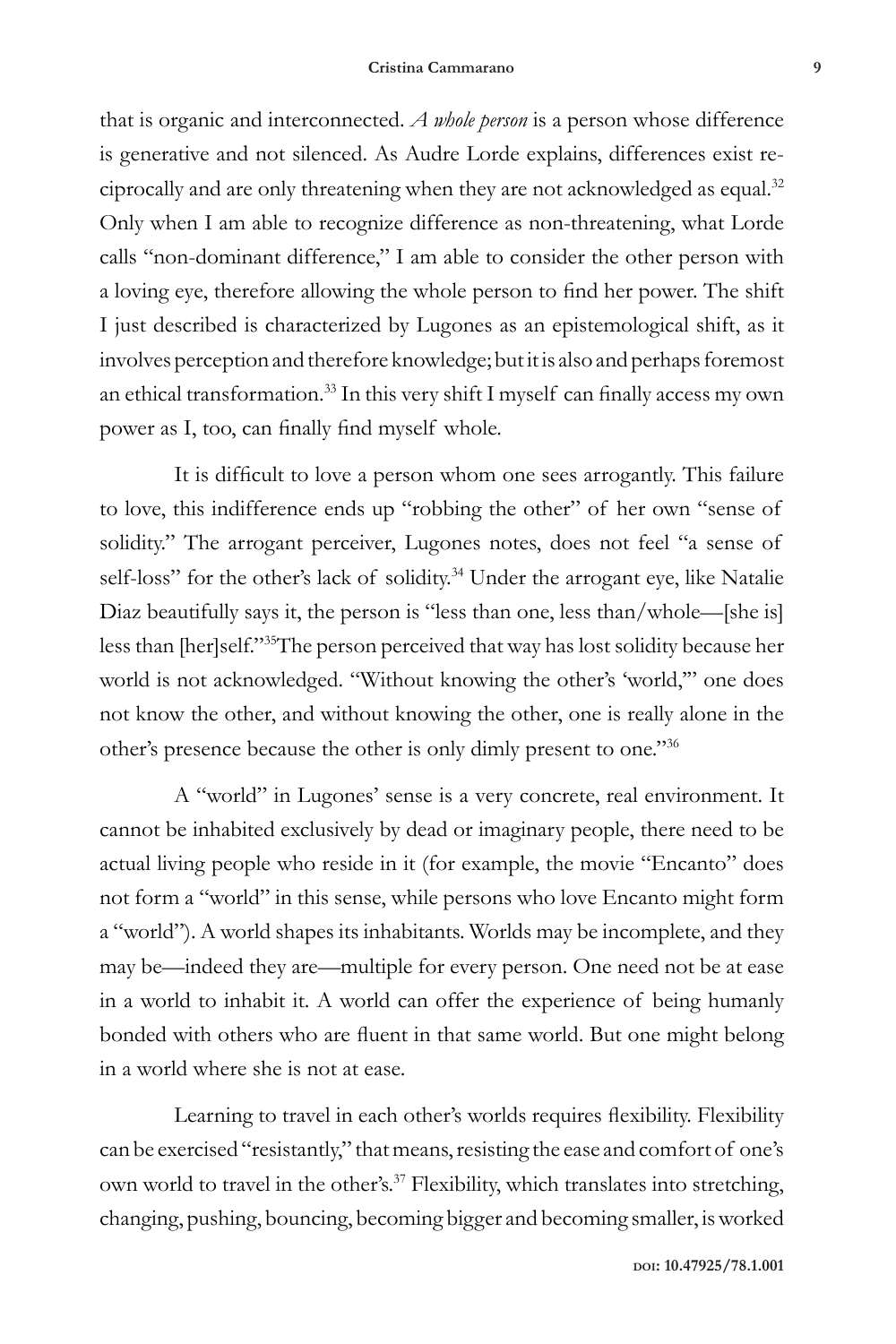*from home*. One needs to know the comfort of the familiar, in order to leave it behind when needed. The loving gaze begins from a place of safety, and it pauses expectantly on the other person's world, interested in traveling to that world, so as to start knowing it, seeing it, and unmuting the presence of the other.<sup>38</sup> The ethos of a traveler is one of respectful curiosity and also, in some ways, grateful presence—a traveler behaves like a guest when invited in, is interested, appreciates, roams around, doesn't touch or break or steal things. A traveler is not a colonizer. In Lugones' expression, "traveling in each other's worlds," there is also an expectation of reciprocity: where a loving eye is extended on to the other, mutual knowledge of each other's world is attempted.

This ethos seems to me a desirable one for a teacher to cultivate. The teacher's mastery can be like a cracked mirror that reflects us falsely: differences are muted, alterity misunderstood, novelty taken solely as disruption. Rather than striving for an absolute feeling of home, a teacher might want to see with a loving eye and try to travel in the other worlds present in her classroom. The work to be done then is a work of education on the self, encompassing both learning to see oneself as whole, and learning to travel in each other's worlds.

#### **CONCLUSION**

I described here the constant tension between needs for safety and familiarity on one side, and needs to see the unexpected, the other, for who they are. This tension inhabits the life of the teacher as she works on herself to undo the fixity of her perception. I have shown how exclusive emphasis on unproblematized familiarity might freeze the gaze of the teacher. Freeze and fixity are cold, unwelcoming, and condemning: that is why emphasis on familiarity needs to be tempered with equal focus on newness and difference. This tempering occurs intentionally when the teacher decides to open up her gaze and look to see the other as unbroken. Given the reciprocity of gazes, this is also an avenue for the teacher to see herself as whole and extend the loving gaze and care onto herself as well.<sup>39</sup>

It is important for teachers to be able to find comfort and warmth in their classroom. Warmth nourishes and routines reassure, making the classroom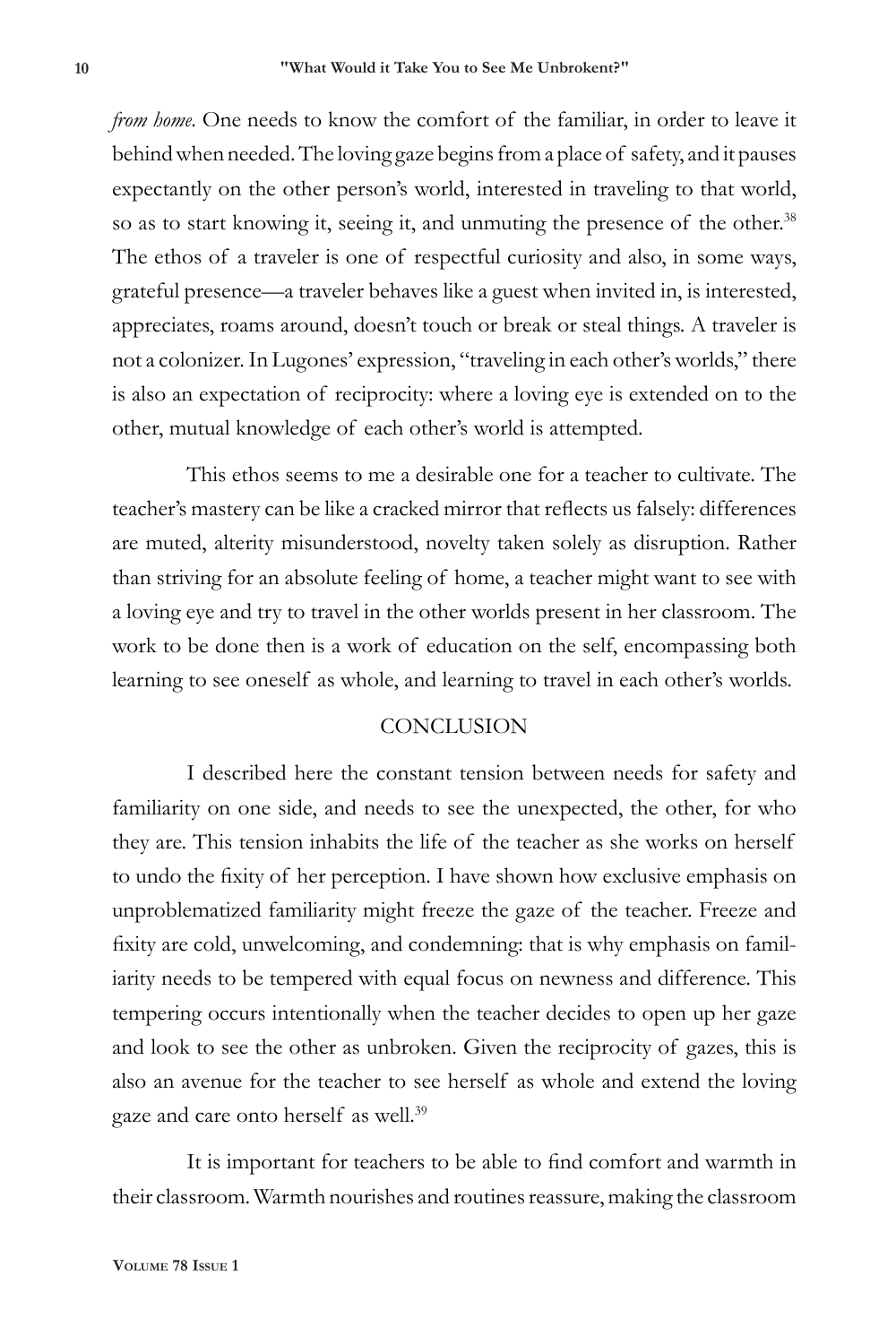a welcoming place for all students.40 As a teacher, I want to be competent, secure, and stable. I also wish to be flexible, curious, and loving. I want to be able to see and connect with the newness and beauty of my students. As long as I can keep these two together, I educate myself by both building a home in the classroom (for myself and my students), and by learning "to travel in each other's worlds." I hold the image of travel to open up the fixity of home—to lift, so to say, another mirror in which I can see myself as teacher, and my students see themselves, as whole.

## **Acknowledgements**

This paper is dedicated to my friends in the Summer 2020 Reading Group with whom I read María Lugones and many others. Reading with them is one thing that helped me get through the pandemic.

1 See María Lugones, *Pilgrimages/Peregrinajes: Theorizing Coalition Against Multiple Oppressions* (Lanham, MD: Rowman & Littlefield Publishers, 2003). 2 David Hansen notes that teaching does indeed have aesthetic dimensions which "materialize when a teacher is moved by the tapestry of human gestures, voices, strivings, and more, that comes alive in any group of students." In this sense, "aesthetic" is understood not as art-based but rather in line with the aesthetic of everyday life, highlighting dimensions of sense perception, imagination, and reflectivity on the experience itself. From David Hansen, "A Poetics of Teaching," *Educational Theory* 54, no. 1 (2004), 132. 3 Arto Haapala, "On the Aesthetics of the Everyday: Familiarity, Strangeness, and the Meaning of Place," in *The Aesthetics of Everyday Life*, eds. Andrew Light and Jonathan M. Smith (New York: Columbia University Press, 2005), 46.

4 Michel de Certeau and Luce Giard, "Private Spaces," in *Practice of Everyday Life: Volume 2: Living and Cooking*, ed. Giard Luce, De Certeau Michel, and Pierre Mayol, trans. Timothy J. Tomasik (University of Minnesota Press, 1998), 145-48, accessed October 23, 2020. http://www.jstor.org/stable/10.5749/j.ctt5vkbhw.15.

5 This is especially noted in Chapters Two and Seven in Cara Furman and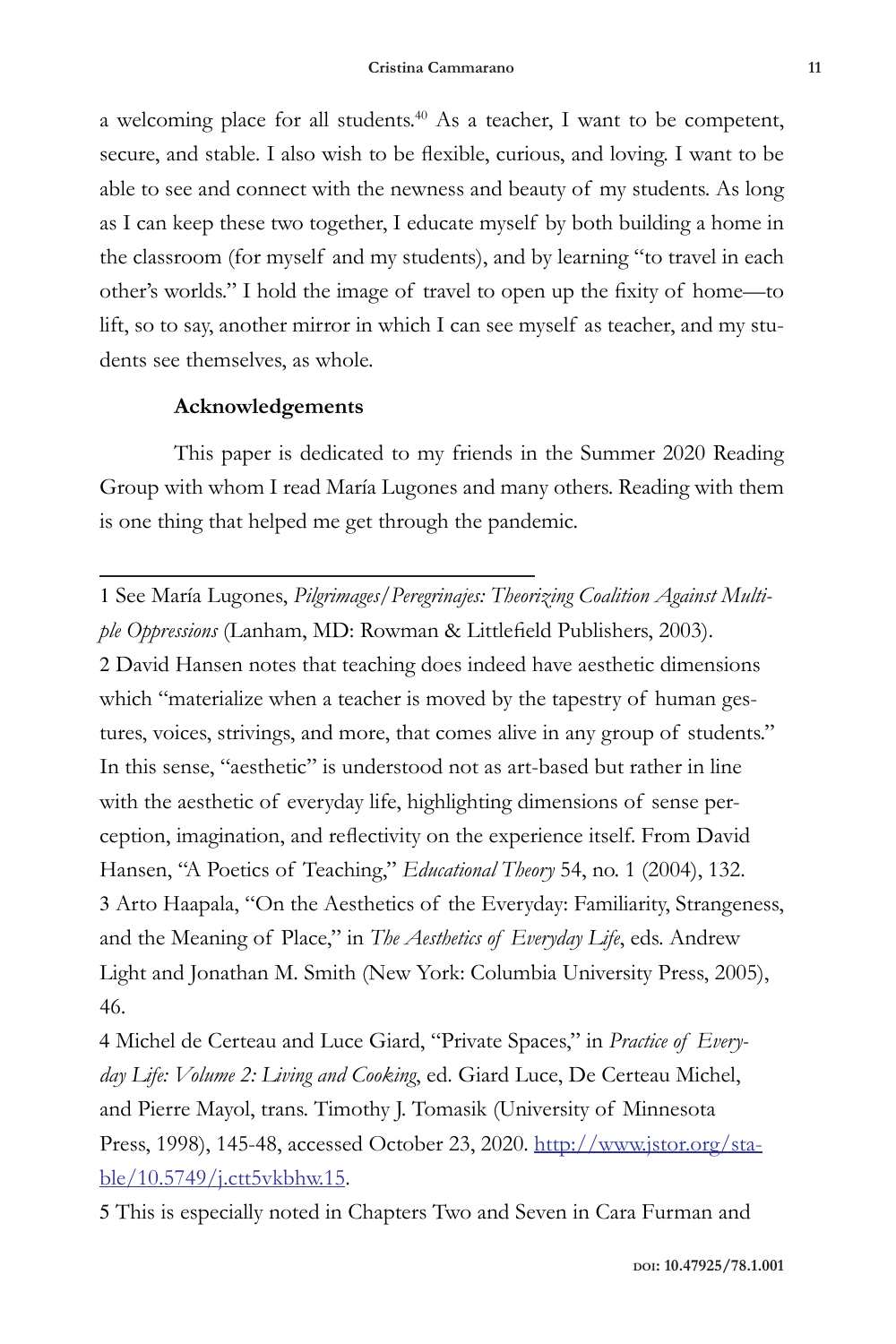Cecelia Traugh, *Descriptive Inquiry in Teacher Practice: Cultivating Practical Wisdom to Create Democratic Schools* (Teachers College Press, 2021), 28. 6 Furman and Traugh, *Descriptive Inquiry in Teacher Practice*, 122. 7 There exists a rich thread of philosophers of education focusing on attentiveness, perception, presence, and careful practice in the preparation of teachers. I understand myself in this thread as well. See Patricia Carini, *Starting Strong: A Different Look at Children, Schools, and Standards* (New York: Teachers College Press, 2001); David Hansen, "A Poetics of Teaching," *Educational Theory* 54, no. 1 (2004), also see David Hansen, *The Teacher and the World: A Study of Cosmopolitanism as Education* (Taylor and Francis, 2011); CarolRodgers, *The Art of Reflective Teaching: Practicing Presence,* Teachers College Press, 2020; and Cara Furman, "To Be at Home: Including Each Human in the Classroom," *Philosophy of Education Archive*, ed. Ann Chinnery, 2017.\ 8 Philip W. Jackson, "Chapter 3: Uncertainties of Teaching," *The Practice of Teaching* (New York: Teachers College Press, 1986).

9 Margret Buchmann, *Detachment and Concern: Conversations in the Philosophy of Teaching and Teacher Education* (New York: Teachers College Press, 1993), 216. 10 Donald A. Schön, *The Reflective Practitioner: How Professionals Think in Action* (New York: Basic Books, 1983).

11 Buchmann, *Detachment and Concern,* 216.

12 Michel de Certeau and Luce Giard, "Private Spaces," in *Practice of Everyday Life,* 1998.

13 Arto Haapala, "On the Aesthetics of the Everyday: Familiarity, Strangeness, and the Meaning of Place," 50.

14 Gary Shteyngart, *Little Failure: A Memoir* (New York: Random House, 2014), 105.

15 María Lugones, *Pilgrimages/Peregrinajes*, 43.

16 Lugones, 83.

17 Lugones, 79.

18 Lugones, 79.

19 Lugones, 123.

20 Lugones, 79.

21 Natalie Diaz, *Postcolonial Love Poem: Poems* (Minneapolis, MN: Graywolf